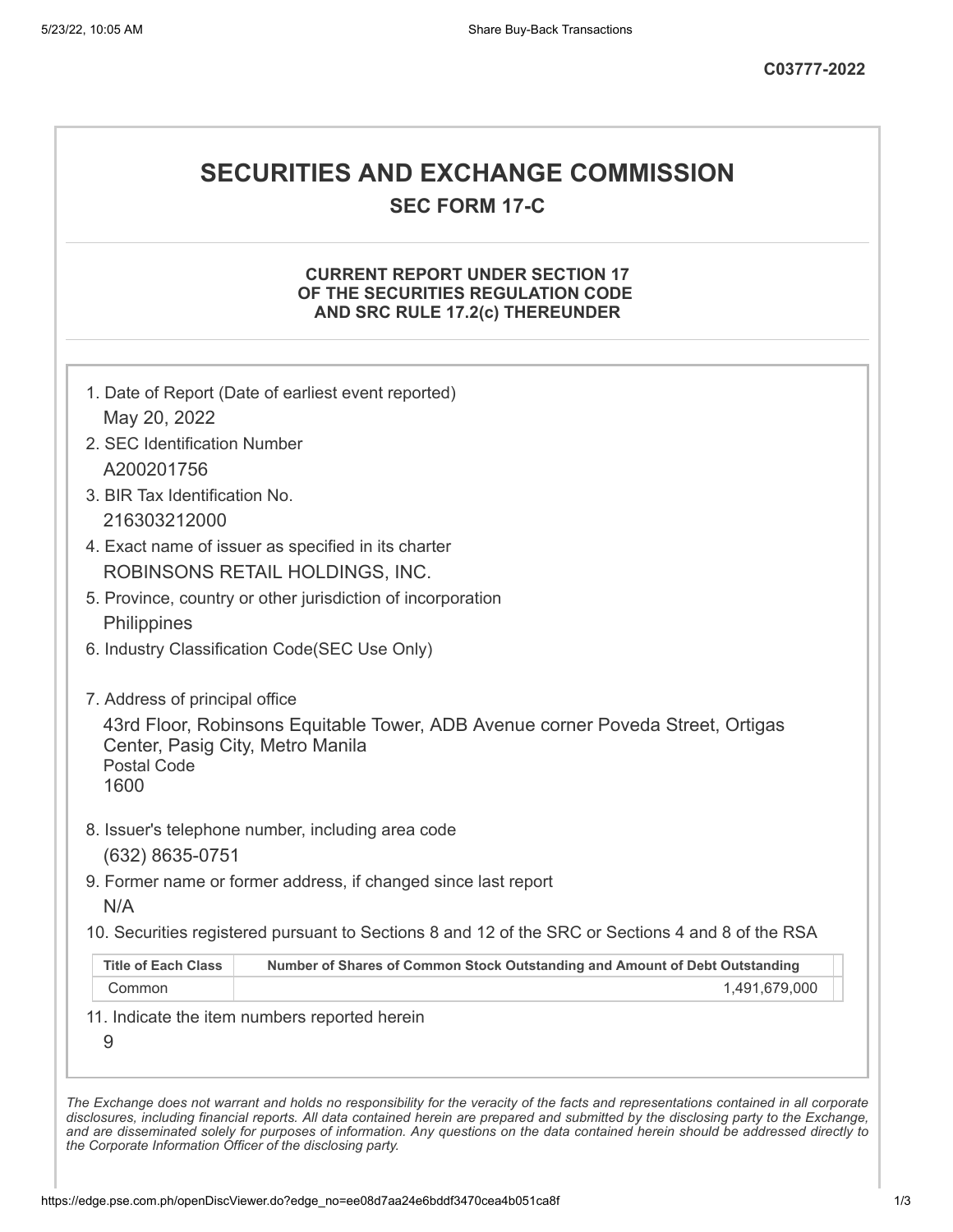5/23/22, 10:05 AM Share Buy-Back Transactions



# **Robinsons Retail Holdings, Inc. RRHI**

## **PSE Disclosure Form 9-1 - Share Buy-Back Transactions** *References: Section 9 of the Revised Disclosure Rules*

#### **Subject of the Disclosure**

Robinsons Retail Holdings, Inc. Share Buy-Back Transaction

**Background/Description of the Disclosure**

Share buyback on May 20, 2022.

The Board of Directors of RRHI approved the share buyback program of Php2.0 billion on March 9, 2020. The Board of Directors of RRHI approved the extension of the share buyback program for the additional amount of Php2.0 billion on February 26, 2021.

On February 11, 2022, the Board of Directors of RRHI approved to further extend the share buyback program for the additional amount of Philippine Pesos: One Billion (Php1,000,000,000.00)

On April 27, 2022, the Board of Directors of RRHI approved to further extend the share buyback program for the additional amount of Philippine Pesos: One Billion (Php1,000,000,000.00)

The total amount allotted for the share buyback is Philippine Pesos: Six Billion (Php6,000,000,000.00).

## **Type of Securities**

|  | Common |
|--|--------|
|--|--------|

Preferred N/A

Others N/A

## **Details of Share Buy-Back Transaction(s)**

| <b>Date of Transaction</b> | <b>Number of Shares Purchased</b> | <b>Price Per Share</b> |
|----------------------------|-----------------------------------|------------------------|
| May 20, 2022               | 630                               | 52.00                  |
| May 20, 2022               | 820                               | 51.50                  |
| May 20, 2022               | 3,540                             | 51.55                  |
| May 20, 2022               | 4,650                             | 51.65                  |
| May 20, 2022               | 63,880                            | 51.75                  |
| May 20, 2022               | 111,680                           | 51.70                  |
| May 20, 2022               | 1,500                             | 51.65                  |
| May 20, 2022               | 13,000                            | 51.70                  |
| May 20, 2022               | 8,000                             | 51.75                  |
|                            | 207,700                           |                        |

#### **Effects on Number of Shares**

|                           | <b>Before</b> | After         |
|---------------------------|---------------|---------------|
| <b>Outstanding Shares</b> | 1,491,886,700 | 1,491,679,000 |
| <b>Treasury Shares</b>    | 84,602,660    | 84,810,360    |